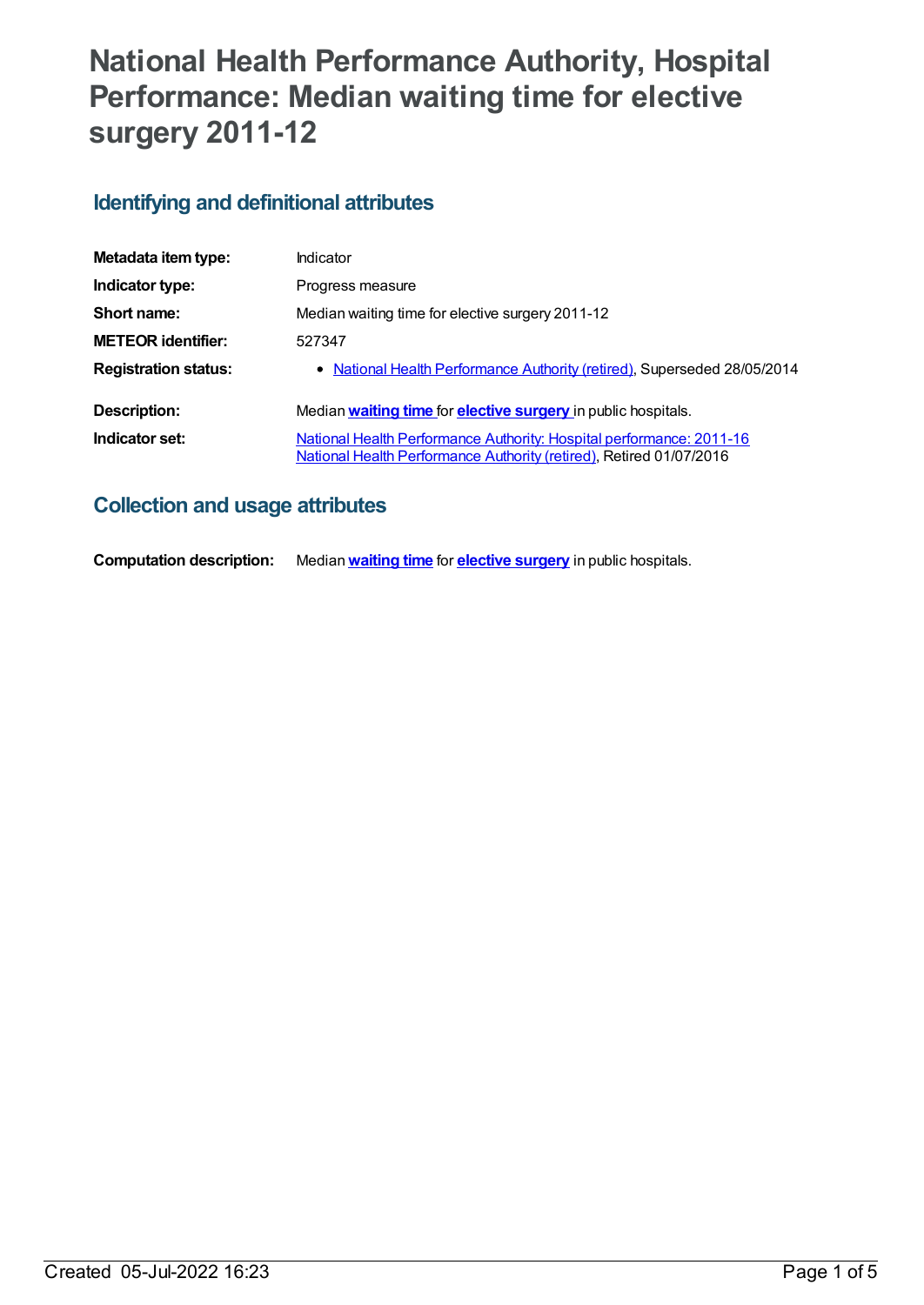**Computation: n** (number of observations) x **p** (percentile value divided by 100) = **i** (**[integer](https://meteor.aihw.gov.au/content/528618)**) + **f** (fractional part of n x p)

- $\bullet$  If n x p is an integer, then the percentile value will correspond to the average of the values for the i<sup>th</sup> and (i+1)<sup>th</sup> observations.
- $\bullet$  If n x p is not an integer, then the percentile value will correspond to the value for the (i+1)<sup>th</sup> observation.
- For example, if there were 100 hospital separations, the median will correspond to the average time for the 50<sup>th</sup> and 51<sup>st</sup> observations. If there were 101 observations, the median will correspond to the time for the 51<sup>st</sup> observation.

Median waiting times are rounded to the nearest 0.5 whole number of days.

Waiting times are calculated for patients whose reason for removal was:

**For surgical specialty and indicator procedures**:

1. Admitted as an elective patient for awaited procedure by or on behalf of this hospital or the state/territory.

**For clinical urgency categories**:

1. Admitted as an elective patient for awaited procedure by or on behalf of this hospital or the state/territory or

2. Admitted as emergency patient for awaited procedure by or on behalf of this hospital or the state/territory.

The calculation of waiting time excludes:

- Any days the patient was waiting with a less urgent elective surgery urgency category than their urgency category at removal. When a patient's urgency category changes, existing NMDS business rules will apply.
- People who were transferred to another hospital's elective surgery waiting list, were treated elsewhere but not on behalf of the hospital, were not contactable, died prior to receiving their surgery or declined surgery.

For the purposes of reporting by urgency category, patients are reported as the final urgency category they were when treated.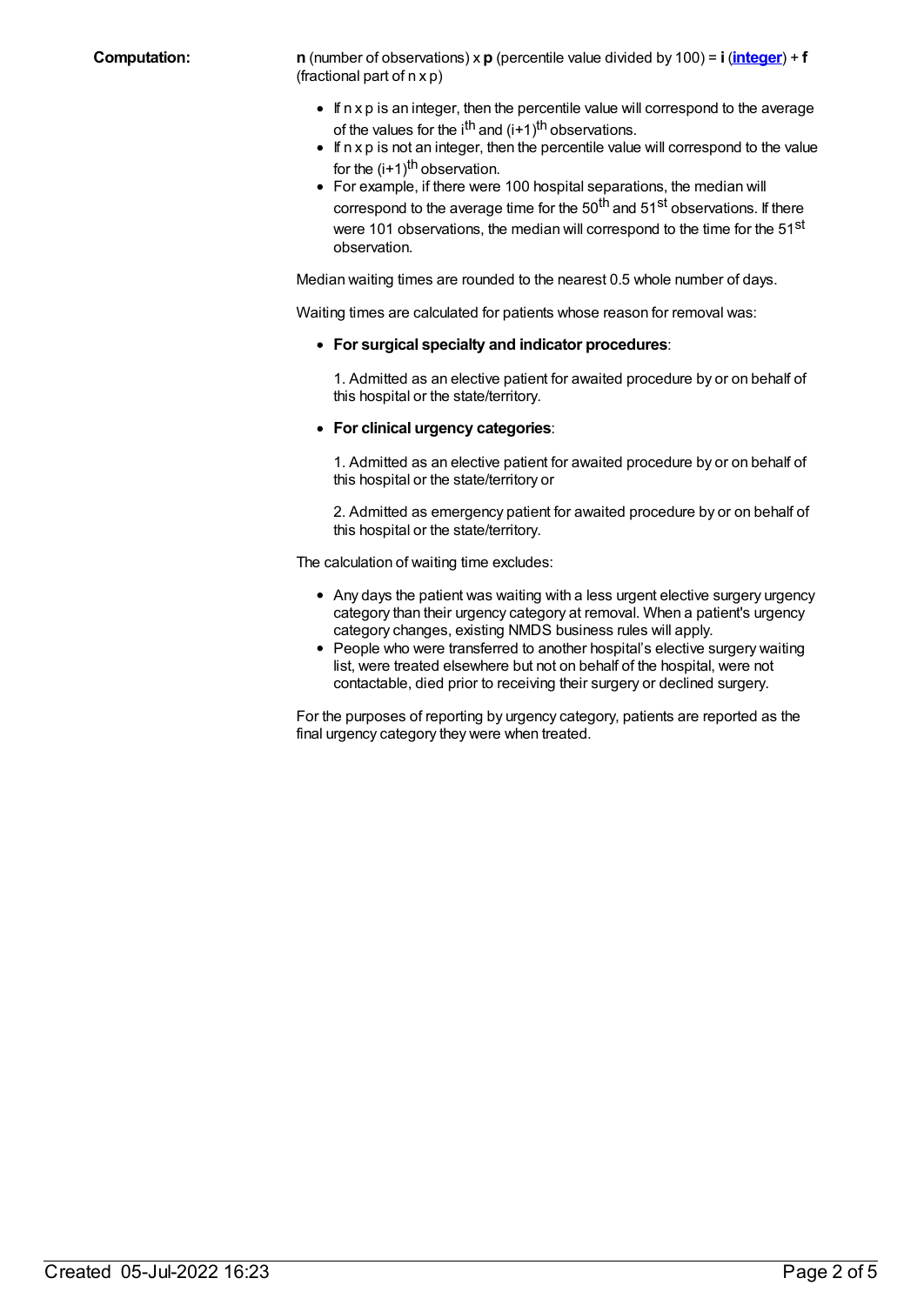[Establishment—organisation](https://meteor.aihw.gov.au/content/269973) identifier (Australian), NNX[X]NNNNN

**Data Source**

National Elective Surgery Waiting Times Data [Collection](https://meteor.aihw.gov.au/content/395071)

**NMDS / DSS**

Elective surgery waiting times [\(removals](https://meteor.aihw.gov.au/content/470097) data) DSS 1 January 2012-30 June 2012

# **Data Element / Data Set**

Elective surgery waiting list [episode—reason](https://meteor.aihw.gov.au/content/471735) for removal from a waiting list, code N

#### **Data Source**

National Elective Surgery Waiting Times Data [Collection](https://meteor.aihw.gov.au/content/395071)

#### **NMDS / DSS**

Elective surgery waiting times [\(removals](https://meteor.aihw.gov.au/content/470097) data) DSS 1 January 2012-30 June 2012

# **Data Element / Data Set**

Elective surgery waiting list [episode—waiting](https://meteor.aihw.gov.au/content/471744) time (at removal), total days **N[NNN]** 

#### **Data Source**

National Elective Surgery Waiting Times Data [Collection](https://meteor.aihw.gov.au/content/395071)

### **NMDS / DSS**

Elective surgery waiting times [\(removals](https://meteor.aihw.gov.au/content/470097) data) DSS 1 January 2012-30 June 2012

**Disaggregation:** Hospital, elective surgery **urgency [category](https://meteor.aihw.gov.au/content/532053)**, selected surgical specialties and indicator procedures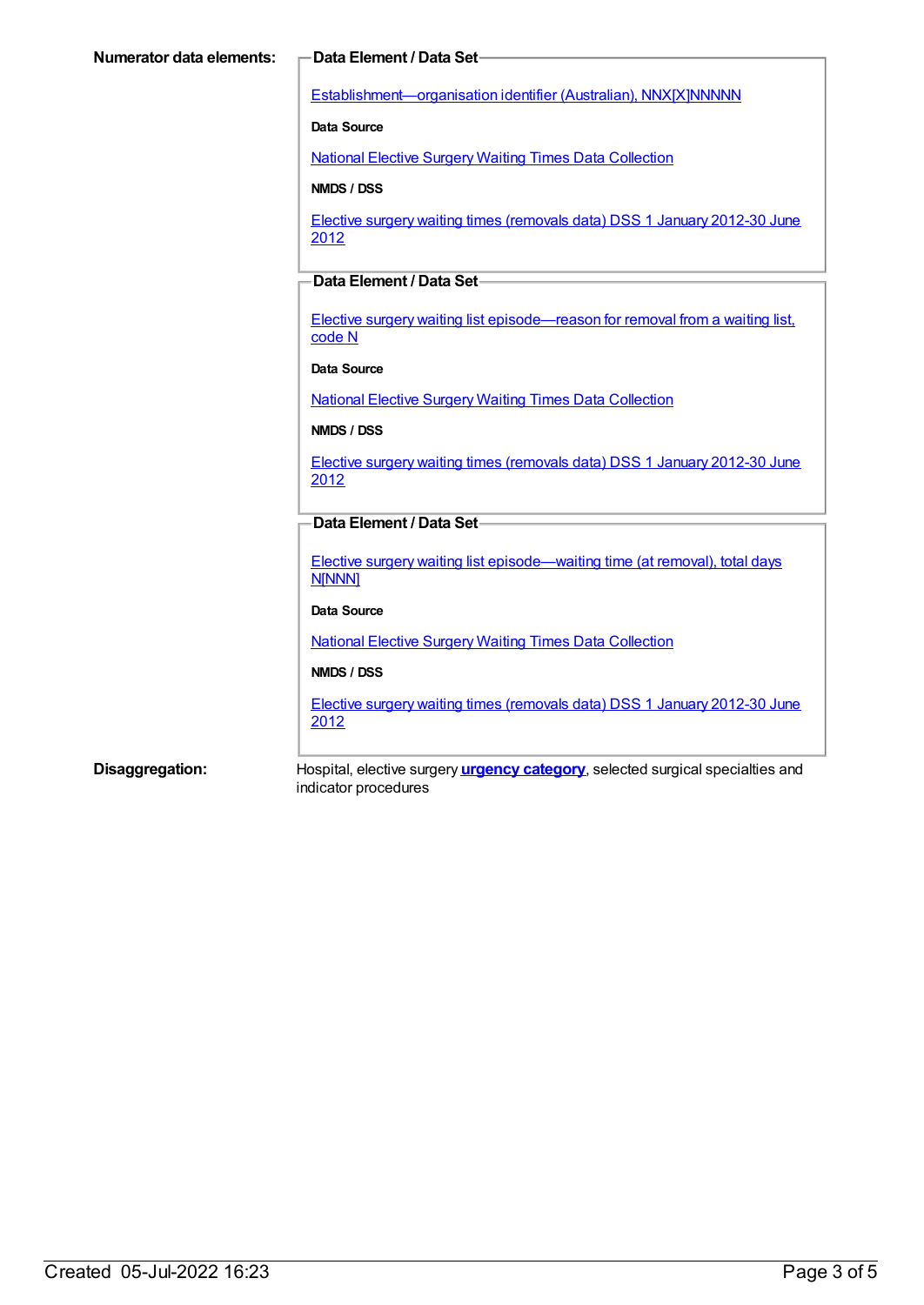#### **Disaggregation data elements:**

### **Data Element / Data Set**

[Establishment—organisation](https://meteor.aihw.gov.au/content/269973) identifier (Australian), NNX[X]NNNNN

**Data Source**

National Elective Surgery Waiting Times Data [Collection](https://meteor.aihw.gov.au/content/395071)

**NMDS / DSS**

Elective surgery waiting times [\(removals](https://meteor.aihw.gov.au/content/470097) data) DSS 1 January 2012-30 June 2012

# **Data Element / Data Set**

Elective surgery waiting list [episode—clinical](https://meteor.aihw.gov.au/content/270008) urgency, code N

**Data Source**

National Elective Surgery Waiting Times Data [Collection](https://meteor.aihw.gov.au/content/395071)

**NMDS / DSS**

Elective surgery waiting times [\(removals](https://meteor.aihw.gov.au/content/470097) data) DSS 1 January 2012-30 June 2012

### **Data Element / Data Set**

Elective surgery waiting list [episode—surgical](https://meteor.aihw.gov.au/content/270146) specialty (of scheduled doctor), code NN

**Data Source**

National Elective Surgery Waiting Times Data [Collection](https://meteor.aihw.gov.au/content/395071)

#### **NMDS / DSS**

Elective surgery waiting times [\(removals](https://meteor.aihw.gov.au/content/470097) data) DSS 1 January 2012-30 June 2012

## **Data Element / Data Set**

Elective surgery waiting list [episode—indicator](https://meteor.aihw.gov.au/content/472513) procedure, code NN

#### **Data Source**

National Elective Surgery Waiting Times Data [Collection](https://meteor.aihw.gov.au/content/395071)

**NMDS / DSS**

Elective surgery waiting times [\(removals](https://meteor.aihw.gov.au/content/472497) data) NMDS 2012-13

**Comments:** Calculation of median waiting time: The median waiting time is calculated using an empirical distribution function with averaging in SAS@4. Using this method observations are sorted in ascending order.

# **Representational attributes**

| Indicator conceptual framework |                         |  |
|--------------------------------|-------------------------|--|
| Format:                        | <b>NINN1</b>            |  |
| Unit of measure:               | Time (e.g. days, hours) |  |
| Data type:                     | Real                    |  |
| <b>Representation class:</b>   | Median                  |  |